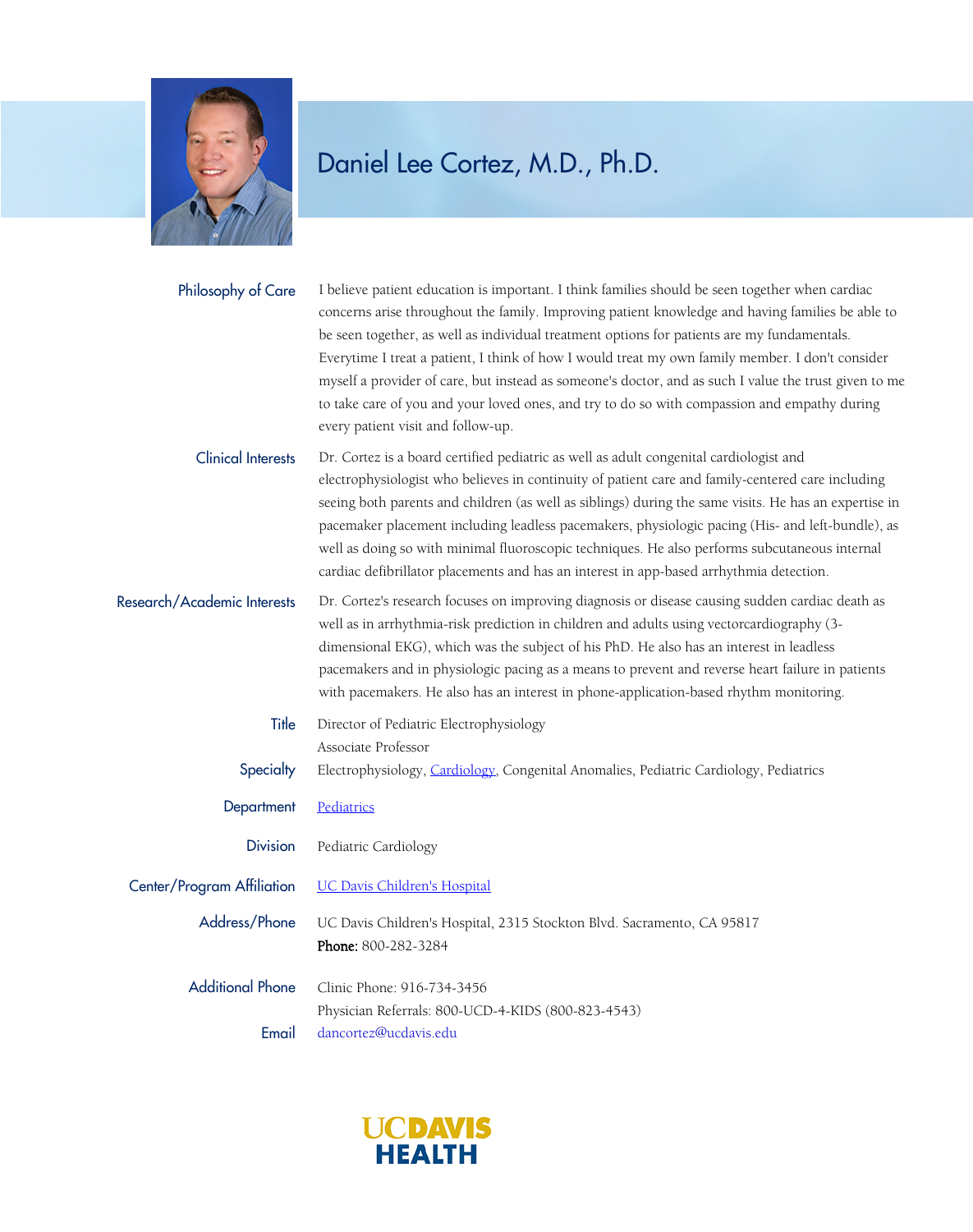

| Languages                       | Spanish                                                                                                                                                                                                                                                                                                                                                                                                                                                                                                                                                                                                                                                                                                                                                                                                                                                                                                                                                                                                                                                                                                                                                                                                                                                 |
|---------------------------------|---------------------------------------------------------------------------------------------------------------------------------------------------------------------------------------------------------------------------------------------------------------------------------------------------------------------------------------------------------------------------------------------------------------------------------------------------------------------------------------------------------------------------------------------------------------------------------------------------------------------------------------------------------------------------------------------------------------------------------------------------------------------------------------------------------------------------------------------------------------------------------------------------------------------------------------------------------------------------------------------------------------------------------------------------------------------------------------------------------------------------------------------------------------------------------------------------------------------------------------------------------|
| Education                       | M.D., University of Illinois College of Medicine, Rockford IL 2010<br>Ph.D., Applications of Vectorcardiography for Diagnosis and risk Stratification for subpopulations<br>at Risk for Sudden Cardiac Death and Risk Stratification, Lunds Universitet, Lund, Sweden 2020<br>B.S., Colorado School of Mines, Golden CO 2006                                                                                                                                                                                                                                                                                                                                                                                                                                                                                                                                                                                                                                                                                                                                                                                                                                                                                                                            |
| Internships                     | Pediatrics, CHOC Children's, Orange CA 2010-2011                                                                                                                                                                                                                                                                                                                                                                                                                                                                                                                                                                                                                                                                                                                                                                                                                                                                                                                                                                                                                                                                                                                                                                                                        |
| Residency                       | Pediatrics, CHOC Children's, Orange CA 2011-2013                                                                                                                                                                                                                                                                                                                                                                                                                                                                                                                                                                                                                                                                                                                                                                                                                                                                                                                                                                                                                                                                                                                                                                                                        |
| Fellowships                     | Electrophysiology (adult/pediatric/ACHD), Penn State Milton S. Hershey Medical Center, Hershey<br>PA 2016-2018<br>Pediatric Cardiology, University of Colorado/Children's Hospital of Colorado, Aurora CO 2013-<br>2016                                                                                                                                                                                                                                                                                                                                                                                                                                                                                                                                                                                                                                                                                                                                                                                                                                                                                                                                                                                                                                 |
| <b>Board Certifications</b>     | American Board of Internal Medicine, Adult Congenital Cardiology<br>American Board of Pediatrics<br>American Board of Pediatrics, Pediatric Cardiology<br>International Board of Heart Rhythm Examiners (IBHRE), Certified Cardiac Device Specialist                                                                                                                                                                                                                                                                                                                                                                                                                                                                                                                                                                                                                                                                                                                                                                                                                                                                                                                                                                                                    |
| <b>Professional Memberships</b> | Heart Rhythm Society<br>Pediatric and Adult Congenital Electrophysiology                                                                                                                                                                                                                                                                                                                                                                                                                                                                                                                                                                                                                                                                                                                                                                                                                                                                                                                                                                                                                                                                                                                                                                                |
| <b>Honors and Awards</b>        | Top Doctors in Minneapolis, Rising Star, 2020, 2021<br>Faculty Teaching Award, University of Minnesota, 2021<br>Young Investigator Award winner, Oral presentation "Right sided predictors of Arrhythmogenic<br>Cardiomyopathy/Dysplasia," STAFF International Electrophysiology Conference, Vence, France,<br>2015<br>Young Investigator Award Finalist (top 3), Clinical, Oral presentation "Vectorcardiography Detects<br>Electrographically Concealed Long QT Syndrome," Heart Rhythm Society, Boston MA, 2015<br>Young Investigator Award Finalist (top 6), Clinical, Oral presentation "Vectorcardiographic<br>Predictors of Ventricular Inducibility in Patients with Tetralogy of Fallot," International Congress<br>on Electrocardiology, Bratislava, Slovakia, 2014<br>Oral Presentation Award Finalist, "Improving Screening Methods for Pediatric Hypertrophic<br>Cardiomyopathy, an update," Western Society of Pediatric Cardiology, Dana Point CA, 2014<br>Oral Presentation Award Finalist, "Improving Screening Methods for Pediatric Hypertrophic<br>Cardiomyopathy," Western Society of Pediatric Cardiology, Skamania WA, 2012<br>Young Investigator Award Finalist (top 6), Clinical, Oral presentation "When Deriving the Spatial |

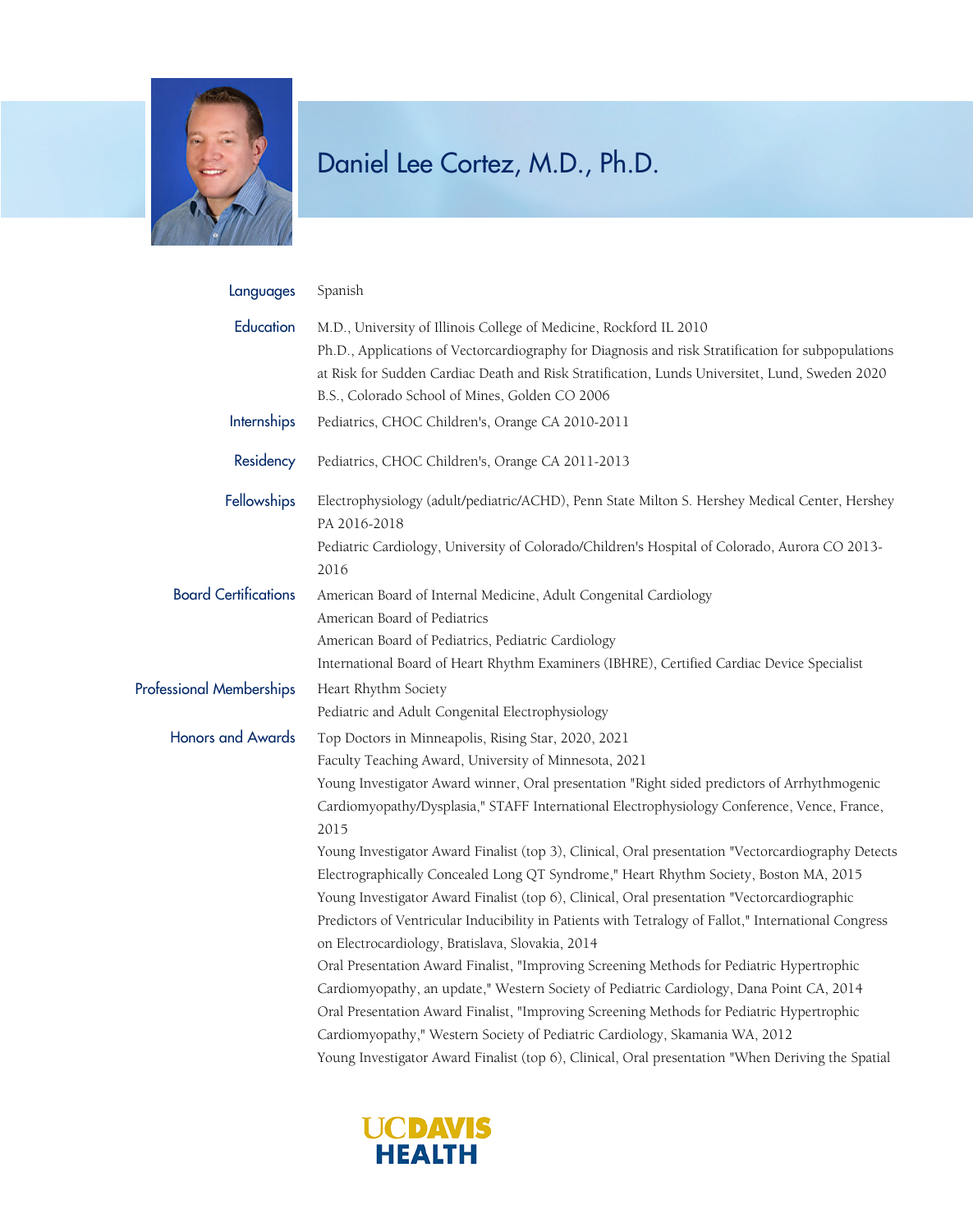

QRS-T angle from the 12-lead ECG, which Transform is More Frank: Regression or Inverse Dower?" International Congress on Electrocardiology, Lund, Sweden, 2010 Select Recent Publications Bury A, Cortez D. Three-dimensional mapping for His-bundle pacing in pediatric patients, a case series. J Electrocardiol. 2021 Jul-Aug;67:98-102. doi:10.1016/j.jelectrocard.2021.05.014. Epub 2021 Jun 1. PMID:34130050.

> Bury A, Cortez D. Selective His-bundle pacing in an adult with atrioventricular canal defect via retrograde His localization. Indian Pacing Electrophysiol J. 2021 Jun 2:S0972-6292(21)00085-1. doi:10.1016/j.ipej.2021.05.009. Epub ahead of print. PMID:34089841.

> Cortez D, Hiremath G, Lohr JL. His bundle pacing after Senning baffle operation. Europace. 2021 May 25:euab069. doi:10.1093/europace/euab069. Epub ahead of print. PMID:34037770.

> Siddeek H, Jimenez E, Ambrose M, Braunlin E, Steinberger J, Bass J, Cortez D. Pediatric Micra leadless pacemaker implantation via internal jugular and femoral vein: a single center, US experience. Future Cardiol. 2021 Jan 19. doi:10.2217/fca-2020-0169. Epub ahead of print. PMID: 33463371.

> Cortez D, Erickson K, Hiremath G, Rodgers N, Dugas B, Braunlin E, Ameduri R, Lohr JL. Pediatric SubQ-ICD implantation, a single center review of the inter-muscular technique. Indian Pacing Electrophysiol J. 2021 Jan-Feb;21(1):25-28. doi:10.1016/j.ipej.2020.10.007. Epub 2020 Nov 19. PMID:33221529.

> von Alvensleben JC, Dechert B, Bradley DJ, Fish FA, Moore JP, Pilcher TA, Escudero C, Ceresnak SR, Kwok SY, Balaji S, Aziz PF, Papagiannis J, Cortez D, Garnreiter J, Kean A, Schäfer M, Collins KK. Subcutaneous Implantable Cardioverter-Defibrillators in Pediatrics and Congenital Heart Disease: A Pediatric and Congenital Electrophysiology Society Multicenter Review. JACC Clin Electrophysiol. 2020 Dec;6(14):1752-1761. doi:10.1016/j.jacep.2020.07.010. Epub 2020 Oct 28. PMID:33357571.